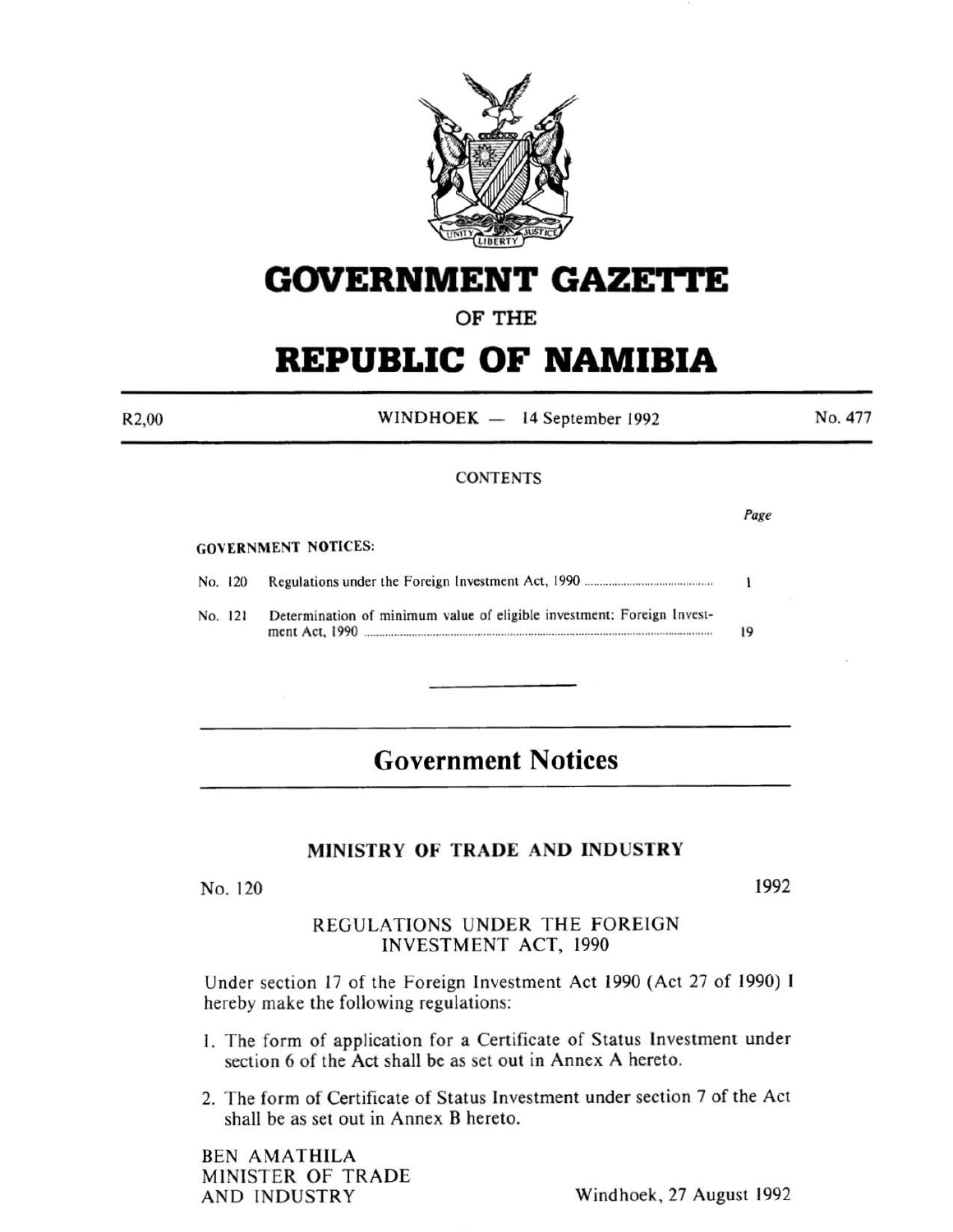ANNEX A

## REPUBLIC OF NAMIBIA

## MINISTRY OF TRADE AND INDUSTRY

## INVESTMENT CENTRE

APPLICATION

FOR

## CERTIFICATE OF STATUS INVESTMENT

## UNDER

THE FOREIGN INVESTMENT ACT 1990

For official use only: Registration number: .../...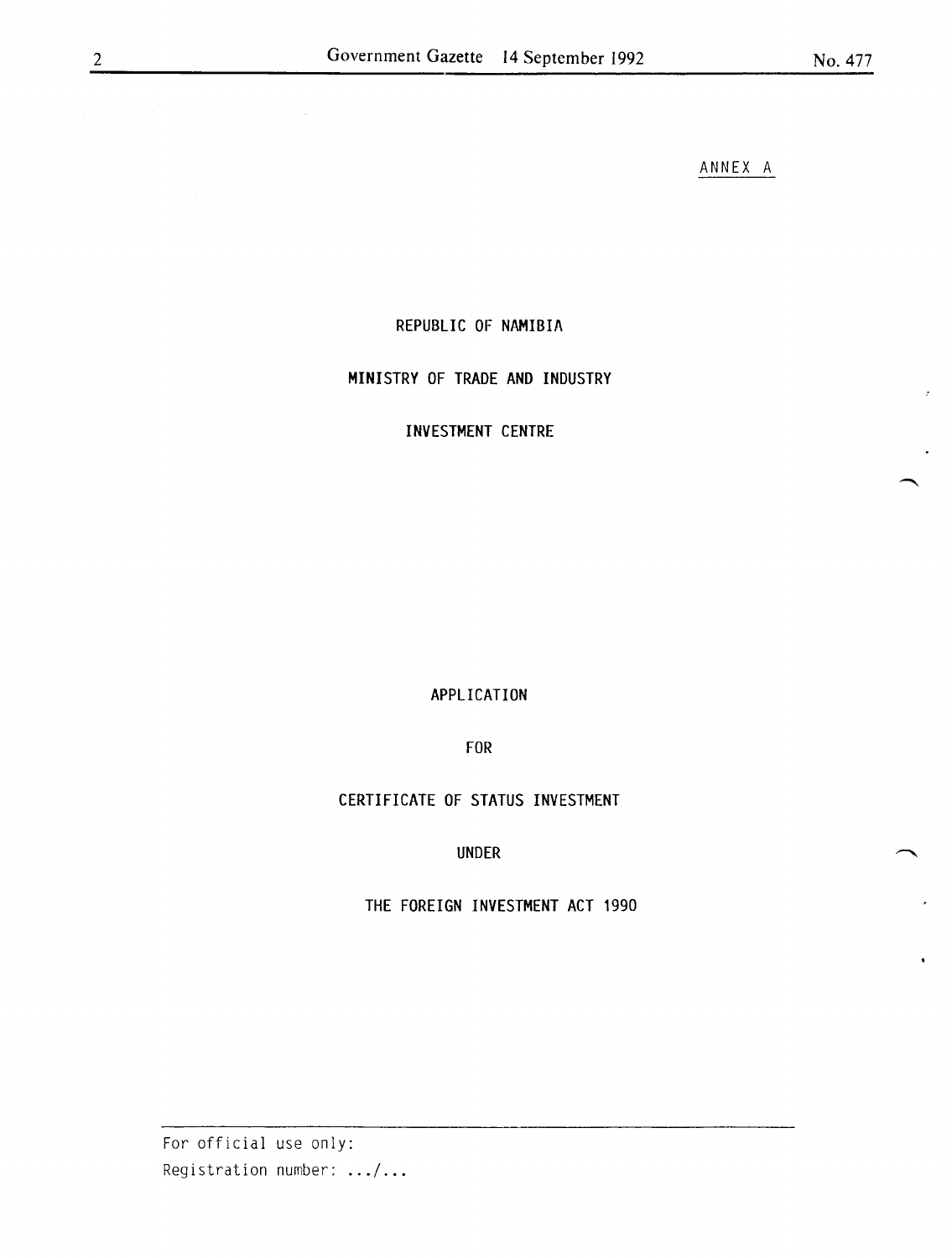## NOTES TO THE APPLICATION FOR A CERTIFICATE OF STATUS INVESTMENT

- 1. The information required in each section of the application is to be fully provided in order to avoid delays in the conclusion of official action.
- 2. Applicants should feel free to submit additional information in the form of annexures if the spaces provided on the Application form are not sufficient.
- 3. Reports on profit forecasts, cash flow projections, projected income statements and balance sheets should be presented either in addition to, or where applicable as a substitute for, the relevent portions of the application by making cross references to these reports.
- 4. The following constitute the complete application:
- 4.1 Completed application form.
- 4.2 Foreign registration particulars of Applicant, if any.
- 4.3 Joint Venture Agreement, where applicable.
- 4.4 Partnership Agreement, where applicable.
- 4.5 Registration particulars of Namibian venture, where applicable.
- 4.6 Copy of project documents/feasibility study related to project or business.
- 5. All financial information should be provided in Namibian currency (i.e. Rand or Namibian Dollar, as applicable).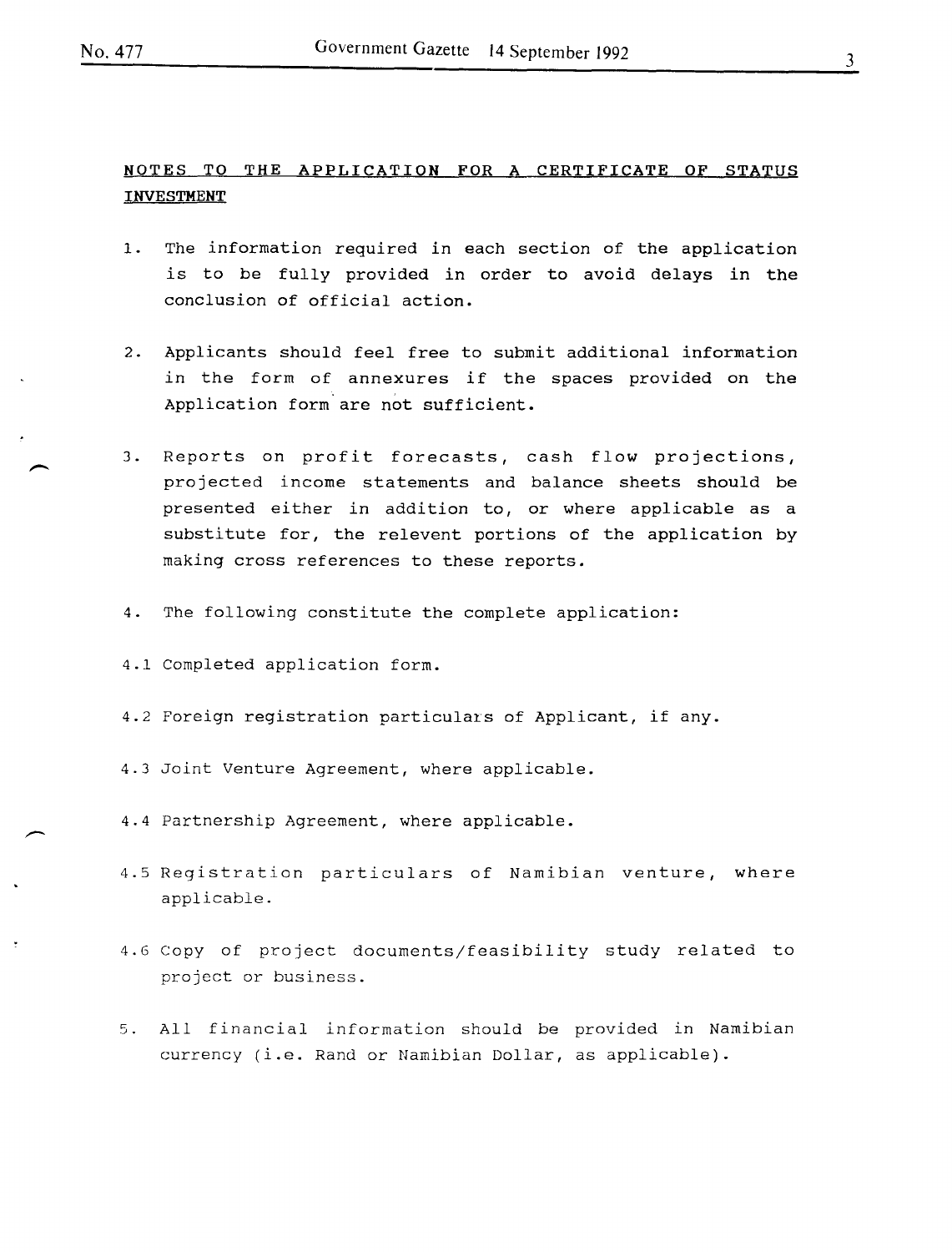$\pmb{\cdot}$ 

 $\pmb{\varepsilon}$ 

 $\hat{\mathbf{r}}$ 

| $1$ . | INFORMATION ABOUT THE APPLICANT                                                              |
|-------|----------------------------------------------------------------------------------------------|
|       | 1.1 Full Name:                                                                               |
|       | 1.2 Postal Address:                                                                          |
|       |                                                                                              |
|       | Fax No.<br>÷<br>Telex No.<br>$\ddot{\cdot}$<br>1.4 Location of Head Office: (Street address) |
|       |                                                                                              |
|       | 1.5 Business and bank references:                                                            |
|       | 1.6 Nature of business conducted by applicant:                                               |
|       |                                                                                              |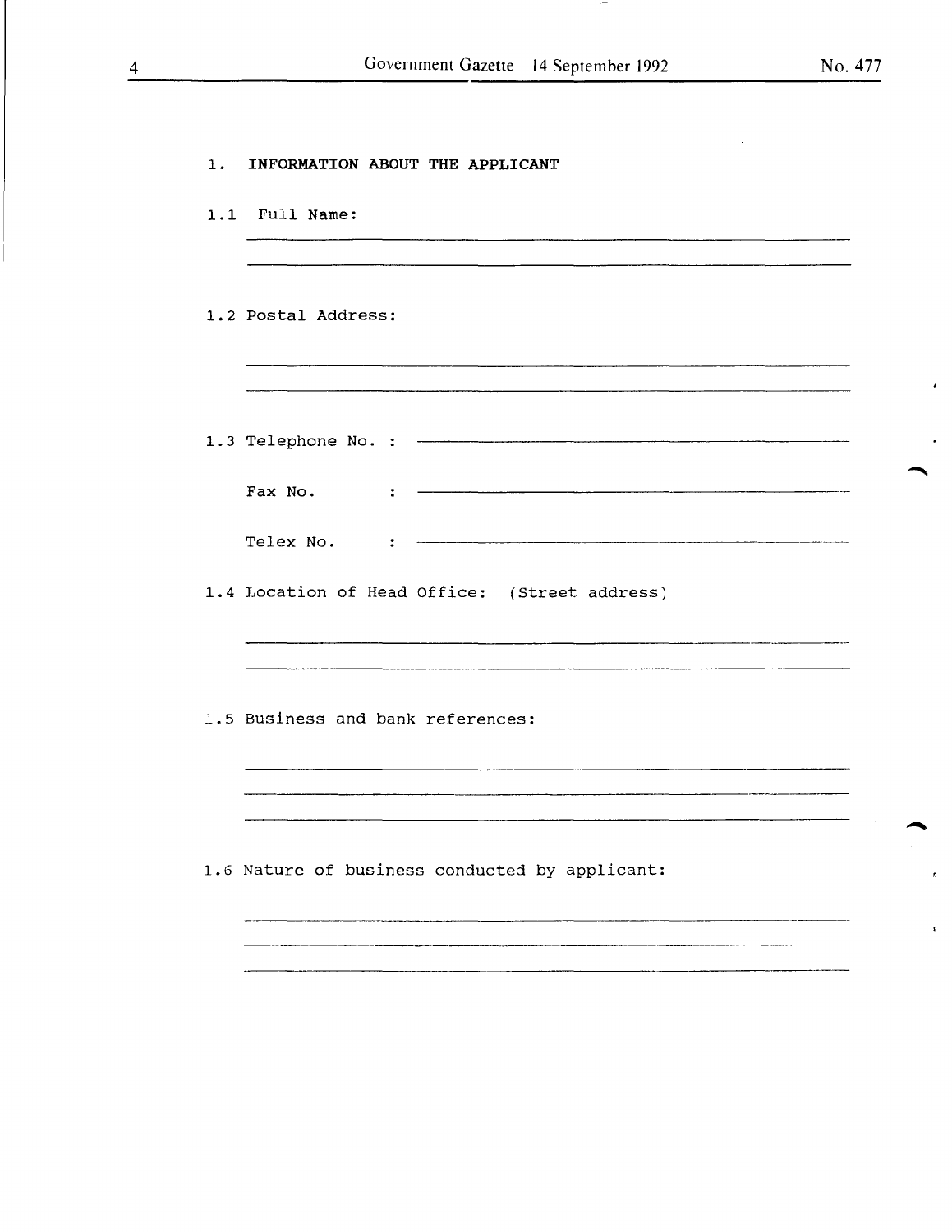$\bar{z}$ 

1.7 Experience appertaining to 1.6 above:

| 2. | INFORMATION REGARDING PROPOSED BUSINESS IN NAMIBIA                                                                                           |
|----|----------------------------------------------------------------------------------------------------------------------------------------------|
|    | 2.1 Name:                                                                                                                                    |
|    | 2.2 Type of business organisation [i.e. Private limited<br>company, Public limited company, Sole Trader, Partnership,<br>others (specify) ]: |
|    | 2.3 Company registration number:                                                                                                             |
|    | 2.4 Registered address:                                                                                                                      |
|    | 2.5 Head Office in Namibia:                                                                                                                  |
|    | 2.6 Locality and description of business operations:                                                                                         |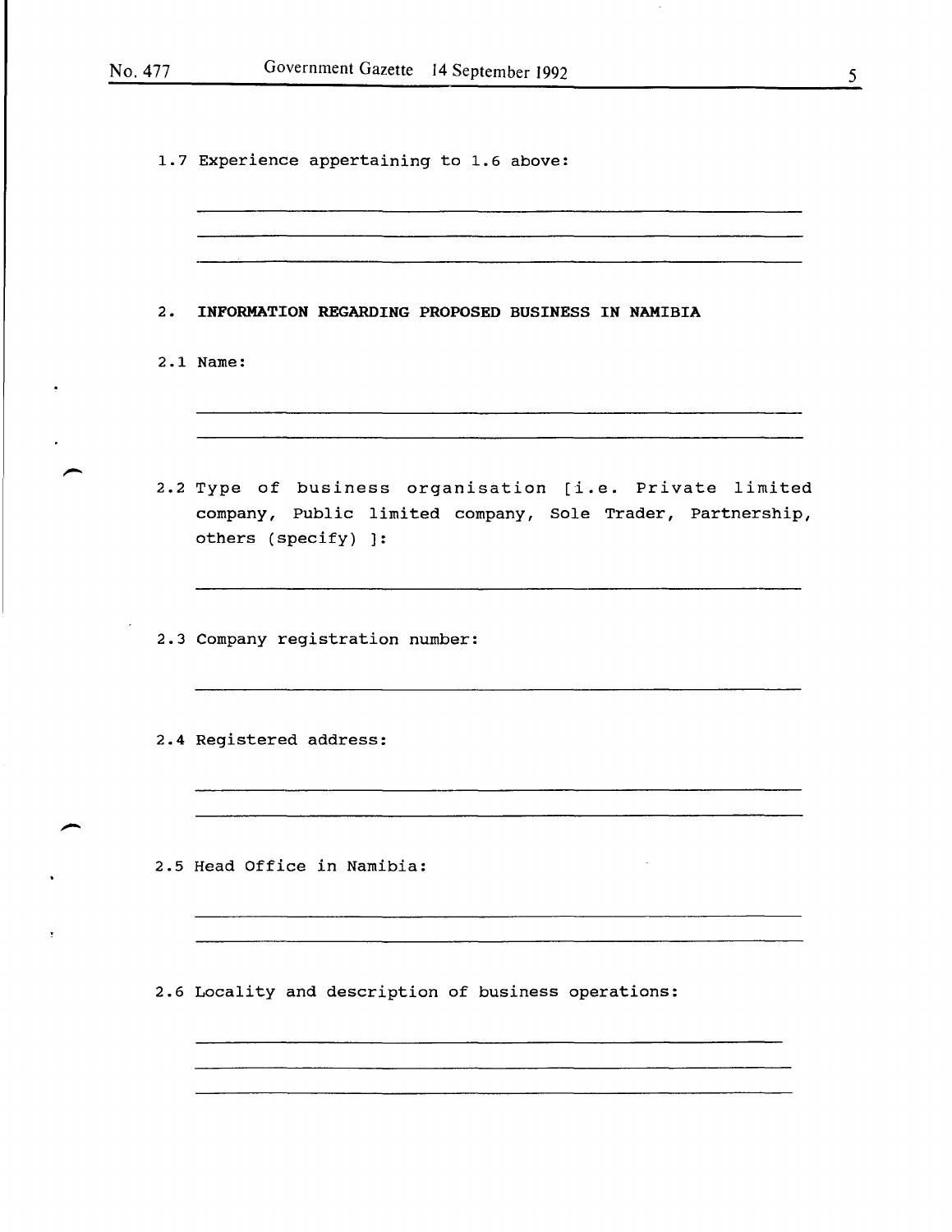2.7 Goods produced or to be produced and/or services rendered or to be rendered:

<u>. An ann an coimean ann an t-ainm ann an coimean ann an coimeanach ann an coimeanach ann an coimeanach ann an</u>

2.8 Shareholding in proposed business (directors and shareholders):

| Name | Address | Nationality | Capacity:          |   |
|------|---------|-------------|--------------------|---|
|      |         |             | share-             | 8 |
|      |         |             | holder/ $ $ share- |   |
|      |         |             | director   holding |   |
|      |         |             |                    |   |
|      |         |             |                    |   |
|      |         |             |                    |   |
|      |         |             |                    |   |
|      |         |             |                    |   |
|      |         |             |                    |   |
|      |         |             |                    |   |
|      |         |             |                    |   |
|      |         |             |                    |   |
|      |         |             |                    |   |

2.9 Name of country in which final control and overall management policy will be excercised:

 $\bigcap$ 

 $\overline{1}$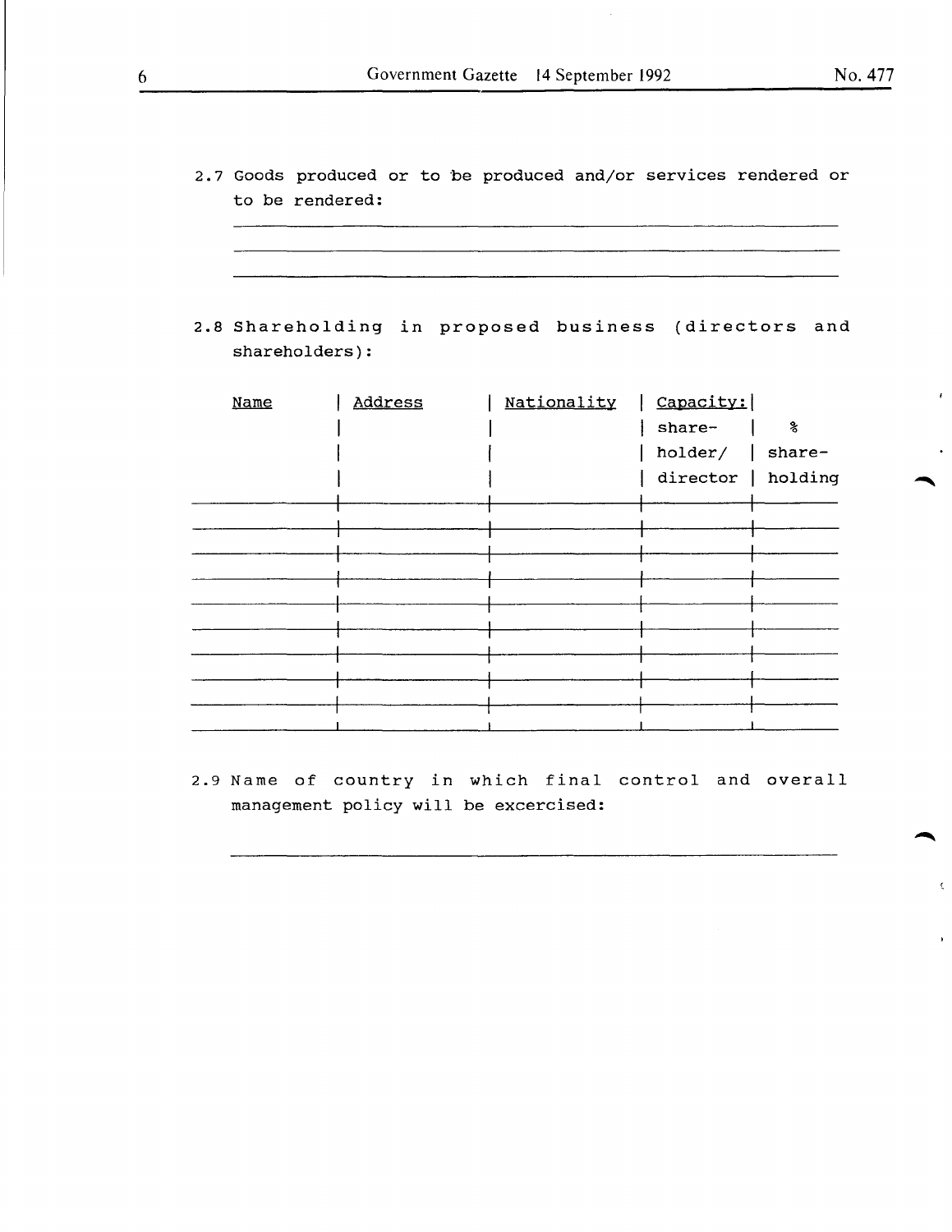|  |  |  |  | 2.9 Funding of the business/value of investment: |  |  |
|--|--|--|--|--------------------------------------------------|--|--|
|--|--|--|--|--------------------------------------------------|--|--|

| Item      | Namibian | Foreign | Total |
|-----------|----------|---------|-------|
|           |          |         | Value |
|           |          |         |       |
|           |          |         |       |
| Land      |          |         |       |
|           |          |         |       |
| Buildings |          |         |       |
|           |          |         |       |
| Machinery |          |         |       |
|           |          |         |       |
| Equipment |          |         |       |
| Patents   |          |         |       |
|           |          |         |       |
| Cash      |          |         |       |
|           |          |         |       |
| Other     |          |         |       |
|           |          |         |       |
|           |          |         |       |
| TOTAL     |          |         |       |
|           |          |         |       |

### 3. **INVESTMENT INFORMATION**

- 3.1 Monetary value of foreign assets already invested:
- 3.2 Monetary value of foreign assets to be invested:
- 3.3 Monetary value of re-investment already made: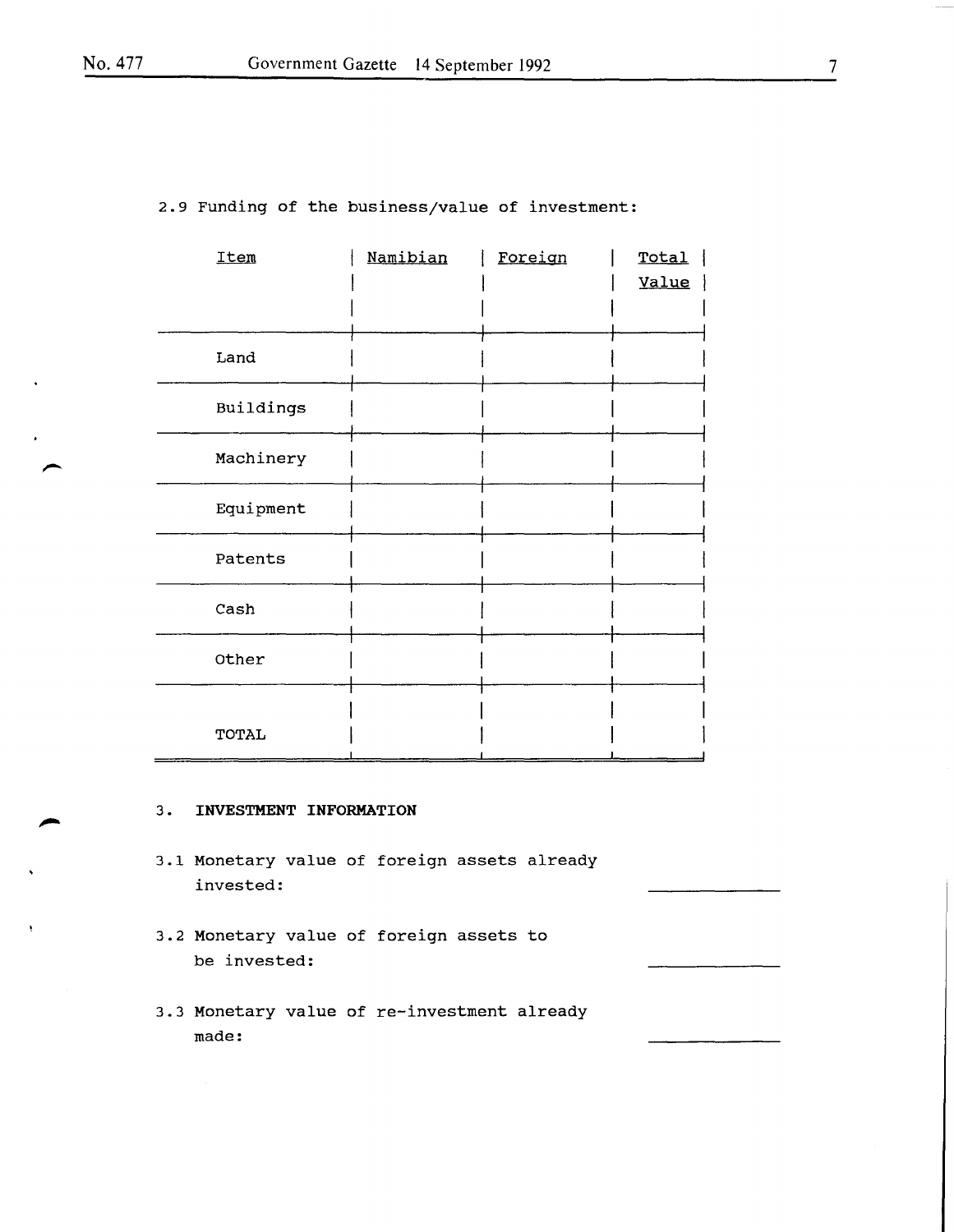3.4 Monetary value of re-investment envisaged:

3.4.1 from profits

3.4.2 from proceeds of sale of business

3.5 Foreign assets already invested and/or to be invested:

|                      | Already  | To be invested |                |                         |   |   |  |
|----------------------|----------|----------------|----------------|-------------------------|---|---|--|
| Type                 | invested |                | <b>YEAR</b>    |                         |   |   |  |
|                      |          | $\mathbf{1}$   | $\overline{a}$ | $\overline{\mathbf{3}}$ | 4 | 5 |  |
| Machinery            |          |                |                |                         |   |   |  |
| Equipment            |          |                |                |                         |   |   |  |
| Spare<br>parts       |          |                |                |                         |   |   |  |
| Technology           |          |                |                |                         |   |   |  |
| Cost of<br>expertise |          |                |                |                         |   |   |  |
| R&D                  |          |                |                |                         |   |   |  |
| Patents              |          |                |                |                         |   |   |  |
| Raw<br>materials     |          |                |                |                         |   |   |  |
| Cash                 |          |                |                |                         |   |   |  |
| Other                |          |                |                |                         |   |   |  |
| TOTAL                |          |                |                |                         |   |   |  |
| Amount provided:     |          |                |                |                         |   |   |  |
| on Loan              |          |                |                |                         |   |   |  |

| on Loan   |  |  |  |  |
|-----------|--|--|--|--|
| by Shares |  |  |  |  |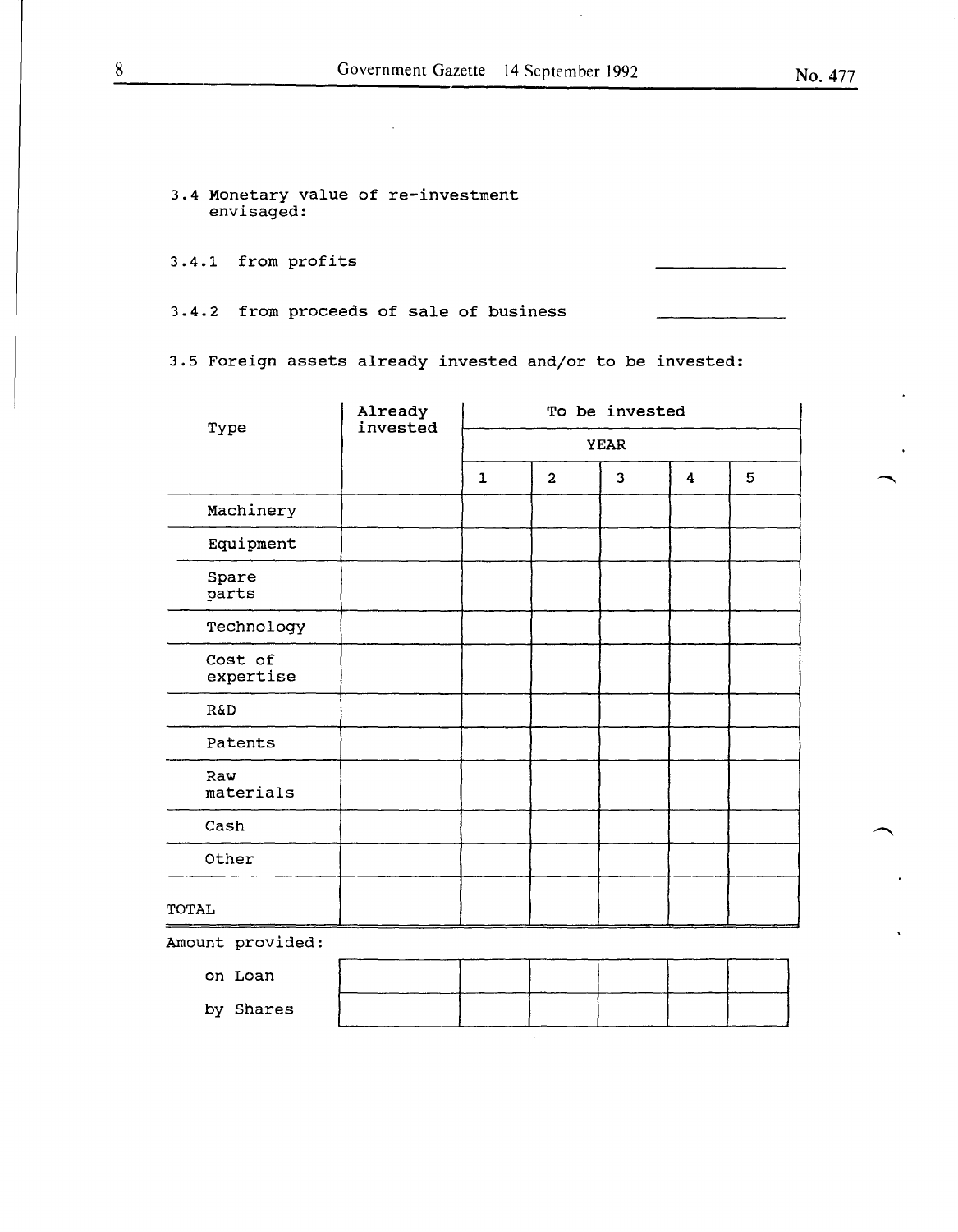#### 3 • 6 APPLICATION OF INVESTMENT

- 3.6.1 Will the investment be utilised for the acquisition of existing shares in a company, incorporated in Namibia?
	- $YES$   $\Box$ LJ NO LJ
- 3.6.2 Will the investment be utilised to increase the capital of an existing company in Namibia?

 $YES$   $\Box$  $\Box$  $NO$   $\Box$ LJ

3.6.3 Will the investment be utilised to capitalise a new company to be established or incorporated in Namibia?

> $YES$   $\Box$ LJ  $NO \quad \rightarrow$ LJ

3.6.4 Name of Company:

3.6.5 Authorised share capital:

3.6.6 Issued share capital:

3.6.7 Fully paid share capital: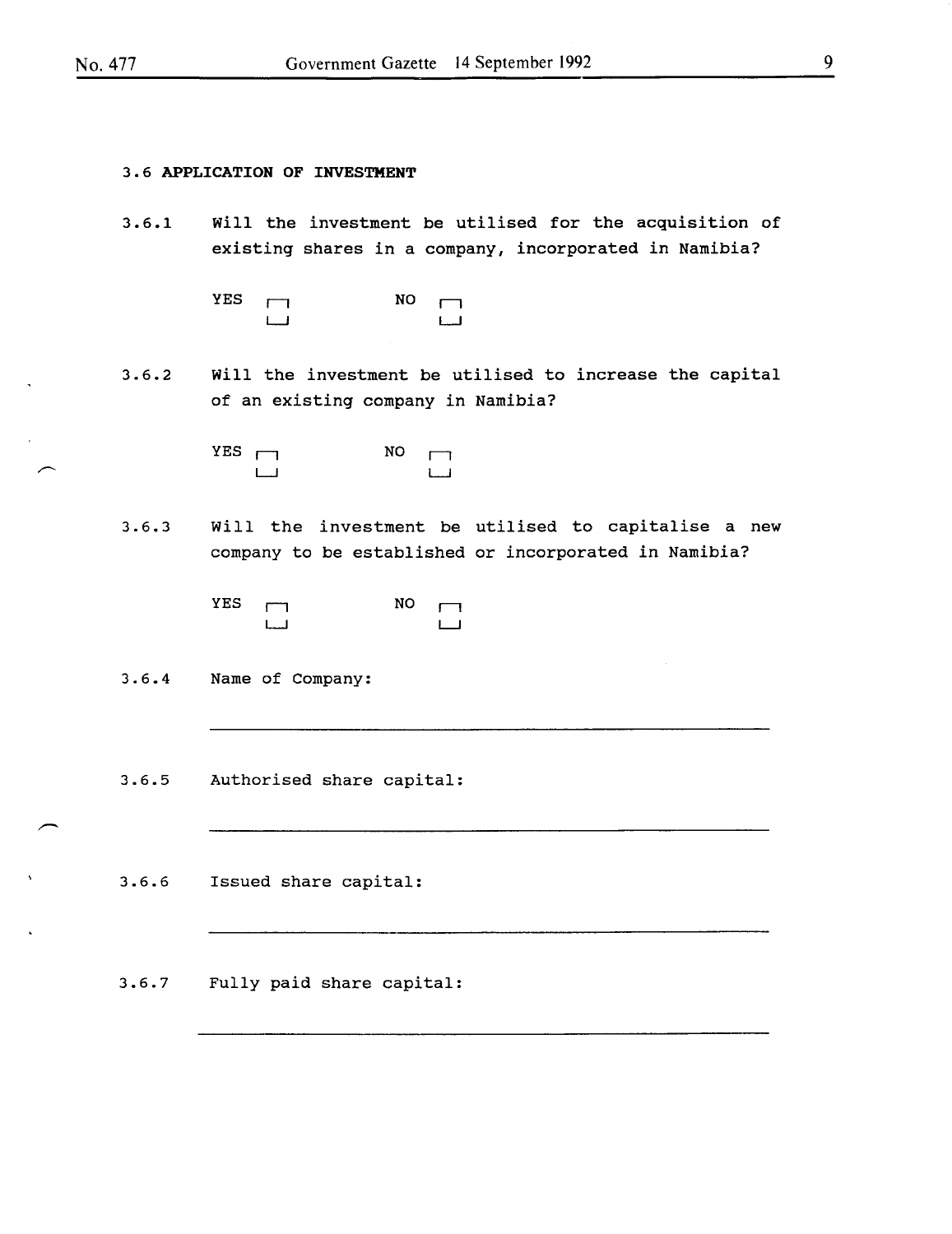|       | 3.6.7.1 Number of shares                                                          |    |         |                                                                                                                |  |  |
|-------|-----------------------------------------------------------------------------------|----|---------|----------------------------------------------------------------------------------------------------------------|--|--|
|       |                                                                                   |    |         |                                                                                                                |  |  |
|       |                                                                                   |    |         |                                                                                                                |  |  |
|       | 3.6.8 Structure of shareholding:                                                  |    |         |                                                                                                                |  |  |
|       | Name of Shareholder   Nationality   Share-   % Share-                             |    | (Value) | holding   holding                                                                                              |  |  |
|       |                                                                                   |    |         |                                                                                                                |  |  |
|       |                                                                                   |    |         |                                                                                                                |  |  |
|       |                                                                                   |    |         | and the control of the control of the control of the control of the control of the control of the control of t |  |  |
|       | 3.6.9 Existing business operations:                                               |    |         |                                                                                                                |  |  |
|       | 3.6.10 What role will you, as investor, play in the management<br>of the company? |    |         |                                                                                                                |  |  |
|       |                                                                                   |    |         |                                                                                                                |  |  |
|       |                                                                                   |    |         |                                                                                                                |  |  |
|       | 3.7 Is the investment intended to:                                                |    |         |                                                                                                                |  |  |
| 3.7.1 | acquire existing shares in an unincorporated Joint<br>Venture in Namibia,         |    |         |                                                                                                                |  |  |
|       | <b>YES</b><br>NO                                                                  |    |         |                                                                                                                |  |  |
| 3.7.2 | provide new capital for an unincorporated Joint Venture<br>in Namibia?<br>YES     | NO |         |                                                                                                                |  |  |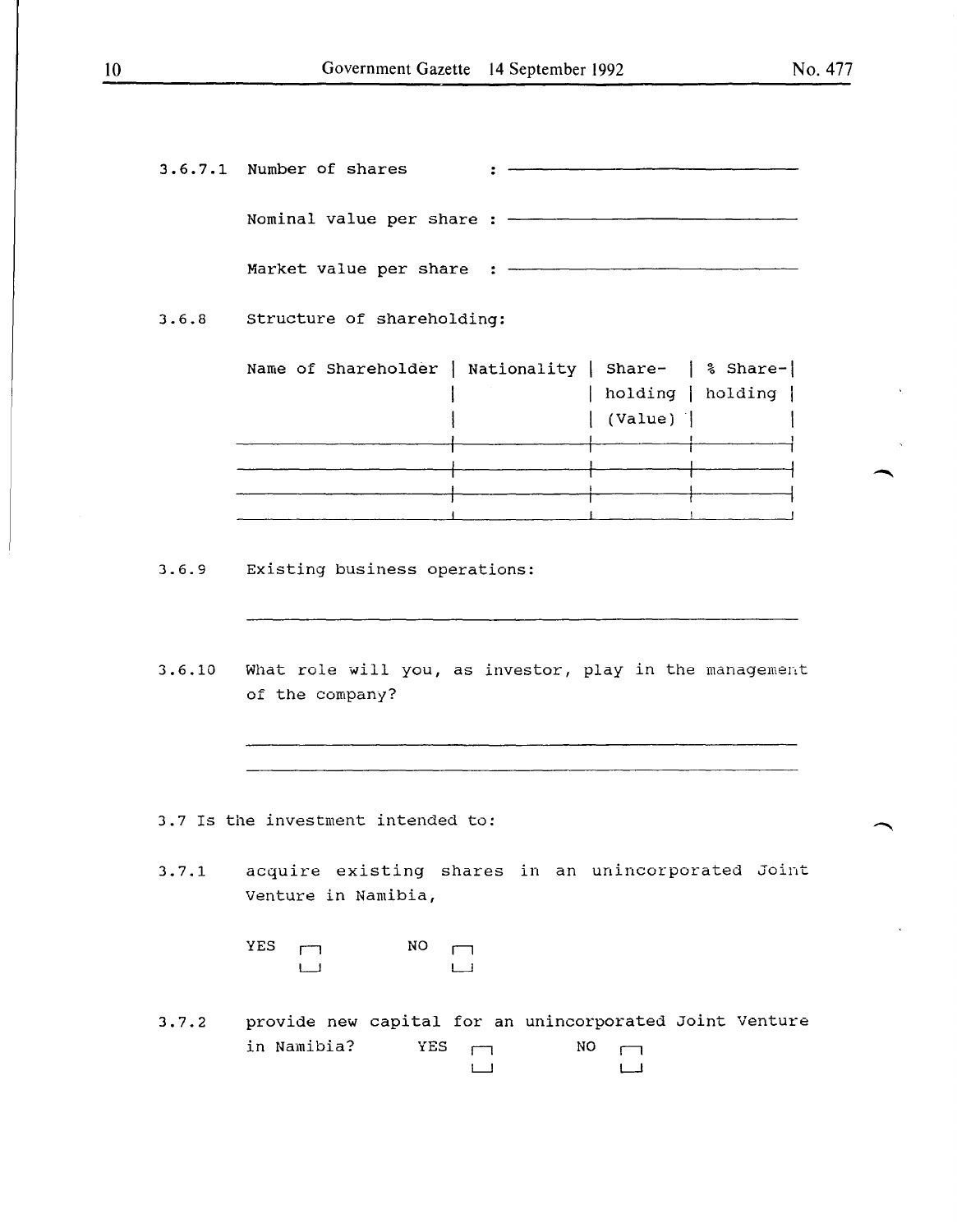| If YES, please specify:                                                 |
|-------------------------------------------------------------------------|
| $\begin{array}{cccc}\n3.7.1 & \fbox{1} & 3.7.2 & \fbox{1}\n\end{array}$ |
| 3.7.3 Name of the Joint Venture:                                        |
|                                                                         |
| 3.7.4 Capital employed in Joint Venture (value): __________             |
| 3.7.5 Your share in Joint Venture (%)                                   |
| 3.7.6 Existing Joint Venture operations:                                |
|                                                                         |
|                                                                         |
|                                                                         |
|                                                                         |

3.7.7 What role will you, as investor, play in the management of the Joint Venture?

## 4. OPERATIONAL INFORMATION

In this section applicants are required to specify proposed step by step development of the business as a result of the investment.

4.1 Stages of development to full production: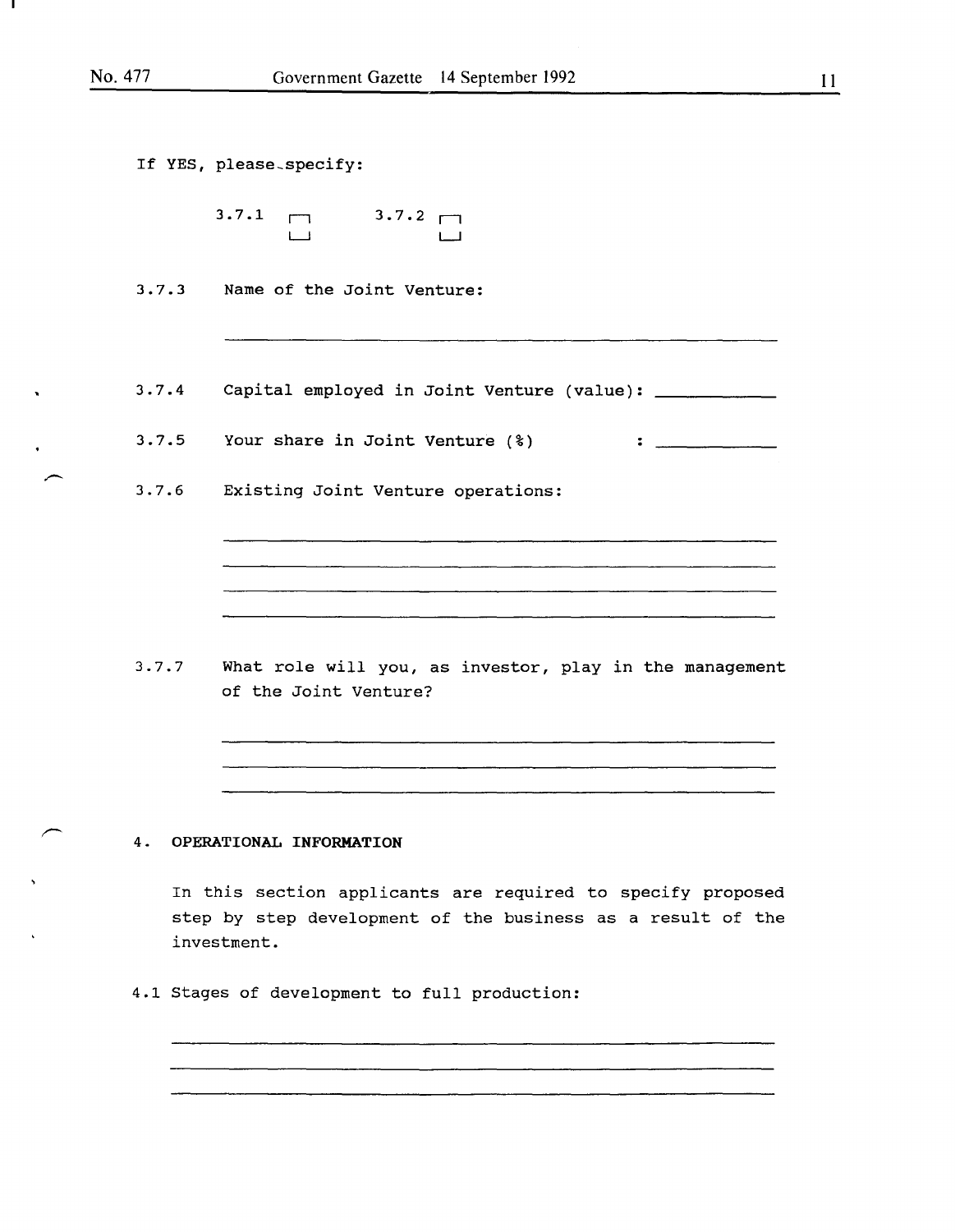4.2 Production capacity of the business:

| Installed capacity : |  |
|----------------------|--|
| Proposed production: |  |

4.3 Raw materials used or to be used annually by the enterprise: (Please quote unit of measurement).

| Item | Source | Quantity<br>at full capacity | Value |
|------|--------|------------------------------|-------|
|      |        |                              |       |
|      |        |                              |       |
|      |        |                              |       |
|      |        |                              |       |

## 4.4 Expected annual revenue/expenditure:

|                    |  | YEAR 1 YEAR 2 YEAR 3 YEAR 4 YEAR 5 |  |
|--------------------|--|------------------------------------|--|
| REVENUE:           |  |                                    |  |
| EXPORTS.           |  |                                    |  |
| OTHER.             |  |                                    |  |
| TOTAL INCOME       |  |                                    |  |
| OPERATIONAL COSTS: |  |                                    |  |
| LABOUR.            |  |                                    |  |
| MATERIAL           |  |                                    |  |
| OTHER.             |  |                                    |  |
| TOTAL COSTS        |  |                                    |  |
| NET INCOME         |  |                                    |  |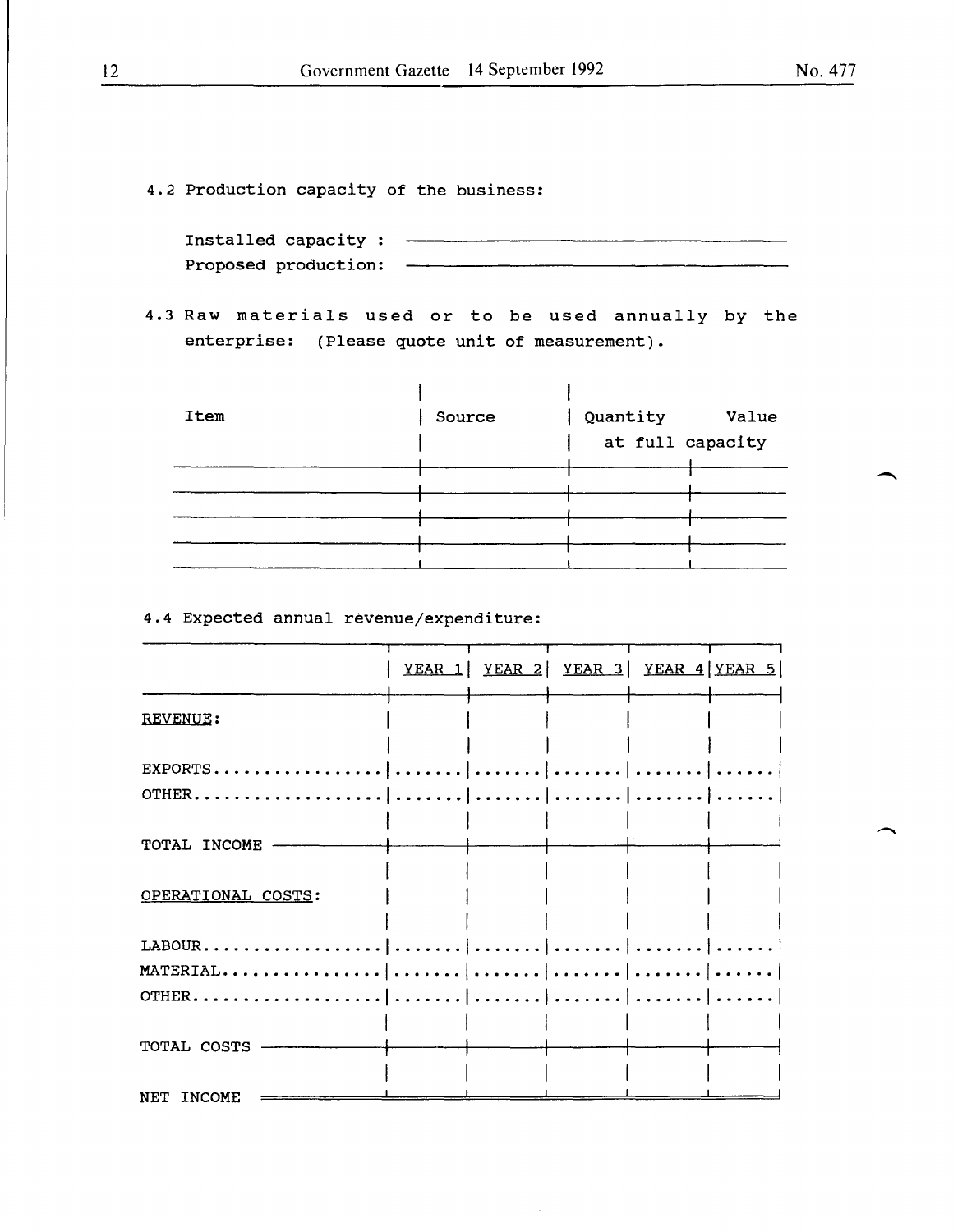$\bar{\mathbf{v}}$ 

4.5 Expected annual foreign exchange earnings of the business:

| Item                                       |  | Year 1 Year 2 Year 3 Year 4 Year 5 |  |
|--------------------------------------------|--|------------------------------------|--|
| Revenue from<br>exports                    |  |                                    |  |
| Other<br>and the control of the control of |  |                                    |  |
| TOTAL                                      |  |                                    |  |

4.6 Expected foreign exchange expenditure of the business:

| Item                                                     |  | Year 1 Year 2 Year 3 Year 4 Year 5 |  |
|----------------------------------------------------------|--|------------------------------------|--|
| Machinery and<br>equipment                               |  |                                    |  |
| Raw materials                                            |  |                                    |  |
| Service payments<br>(Please specify)                     |  |                                    |  |
| Profits and divi-<br>dends to be trans-<br>ferred out of |  |                                    |  |
| Namibia                                                  |  |                                    |  |
| Interest on loans                                        |  |                                    |  |
| or debentures                                            |  |                                    |  |
| Other                                                    |  |                                    |  |
| TOTAL                                                    |  |                                    |  |

## 5. EMPLOYMENT/TRAINING INFORMATION

5.1 Persons employed or to be employed by the business: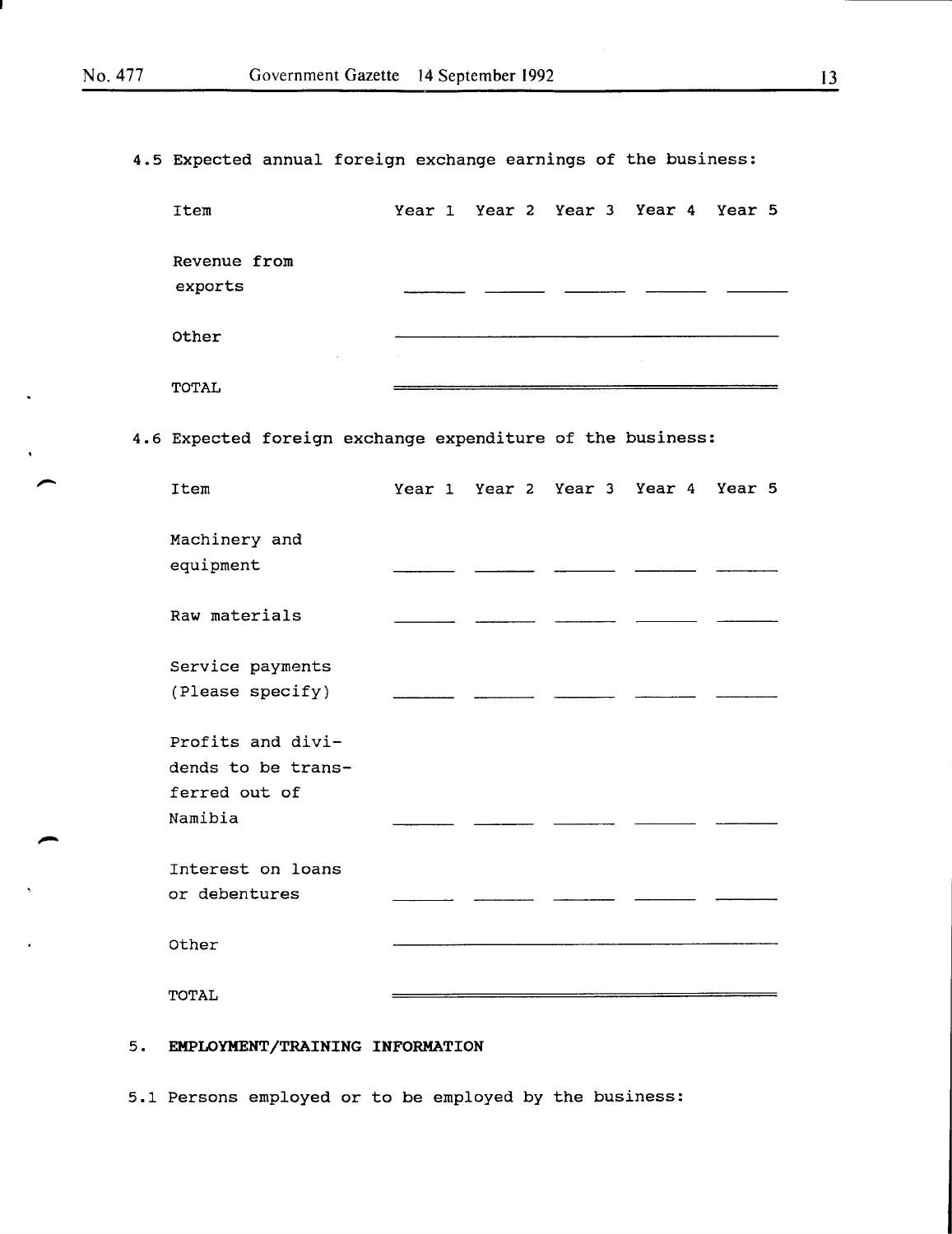| 5.1.1             | Year 1                | Namibian             |        | Foreign |        |
|-------------------|-----------------------|----------------------|--------|---------|--------|
|                   |                       | Male                 | Female | Male    | Female |
|                   |                       |                      |        |         |        |
|                   | Managers              |                      |        |         |        |
|                   | Supervisors           |                      |        |         |        |
|                   | Technicians           |                      |        |         |        |
|                   | Skilled workers       |                      |        |         |        |
|                   | Clerical+office staff |                      |        |         |        |
|                   | Unskilled labour      |                      |        |         |        |
| Year 2            |                       | Namibian             |        | Foreign |        |
|                   |                       | Male                 | Female | Male    | Female |
|                   | Managers              |                      |        |         |        |
|                   | Supervisors           |                      |        |         |        |
|                   | Technicians           |                      |        |         |        |
|                   | Skilled workers       |                      |        |         |        |
|                   | Clerical+office staff | <u>and the state</u> |        |         |        |
|                   | Unskilled labour      |                      |        |         |        |
| Year <sub>3</sub> |                       | Namibian             |        | Foreign |        |
|                   |                       | Male                 | Female | Male    | Female |
|                   | Managers              |                      |        |         |        |
|                   | Supervisors           |                      |        |         |        |
|                   | Technicians           |                      |        |         |        |
|                   | Skilled workers       |                      |        |         |        |
|                   | Clerical+office staff |                      |        |         |        |
|                   | Unskilled labour      |                      |        |         |        |
|                   |                       |                      |        |         |        |
| Year 4            |                       | Namibian             |        | Foreign |        |
|                   |                       | Male                 | Female | Male    | Female |
|                   | Managers              |                      |        |         |        |
|                   | Supervisors           |                      |        |         |        |
|                   | Technicians           |                      |        |         |        |
|                   | Skilled workers       |                      |        |         |        |
|                   | Clerical+office staff |                      |        |         |        |
|                   | Unskilled labour      |                      |        |         |        |
|                   |                       |                      |        |         |        |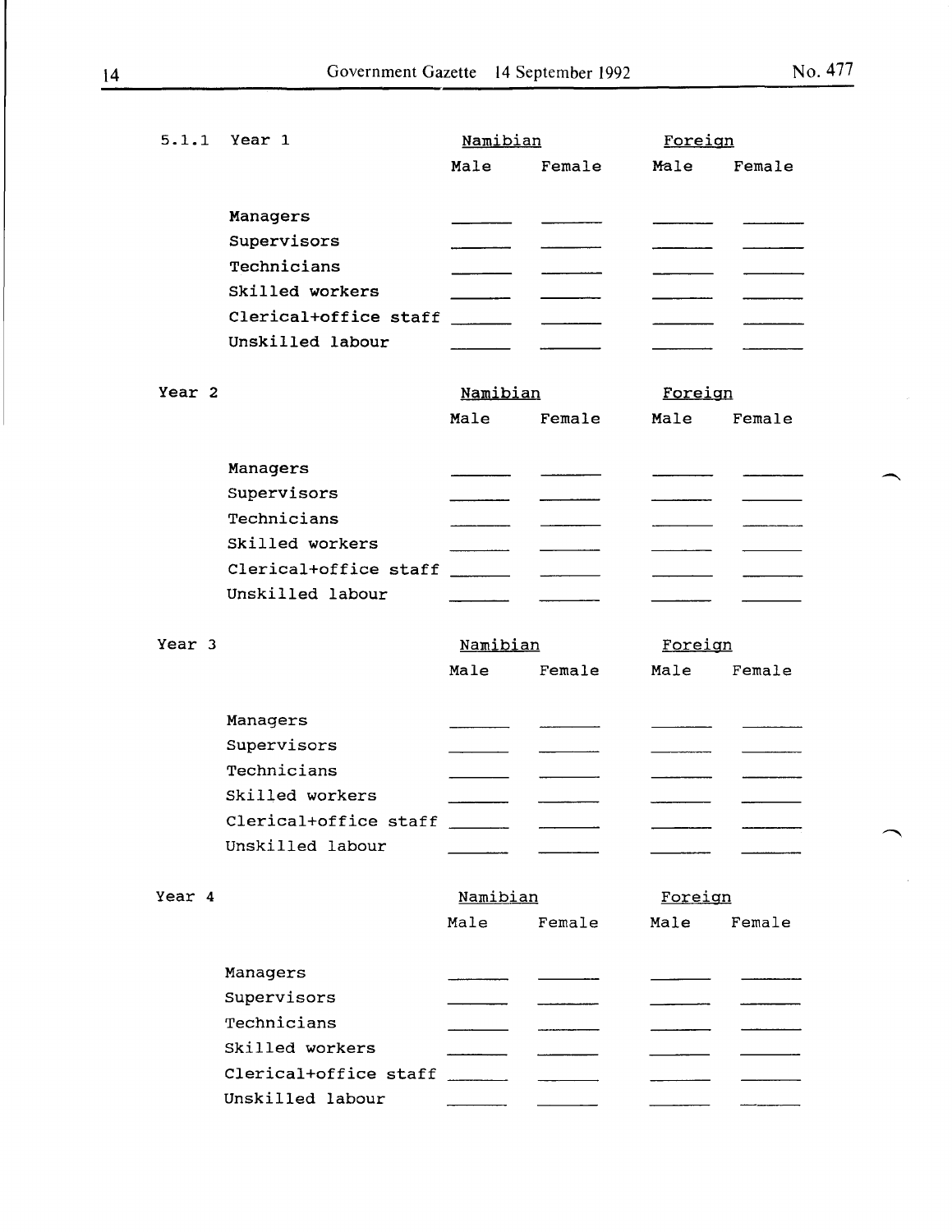| Year 5 |                       | Namibian |        | Foreign |        |
|--------|-----------------------|----------|--------|---------|--------|
|        |                       | Male     | Female | Male    | Female |
|        | Managers              |          |        |         |        |
|        | Supervisors           |          |        |         |        |
|        | Technicians           |          |        |         |        |
|        | Skilled workers       |          |        |         |        |
|        | Clerical+office staff |          |        |         |        |
|        | Unskilled labour      |          |        |         |        |

5.1.2 Indicate names, addresses (if available), posts and duties of proposed foreign employees, their experience and academic qualifications and your programme for their replacement by Namibian staff:

5 .1. 3 When are the foreign employees expected to assume duties?

5.2 Number of Namibian staff trained or to be trained:

| Year <sub>1</sub> | Inside |         | Outside |
|-------------------|--------|---------|---------|
|                   |        | Namibia |         |
| Male              |        |         |         |
| Female            |        |         |         |
| Year <sub>2</sub> | Inside | Namibia | Outside |
| Male              |        |         |         |
| Female            |        |         |         |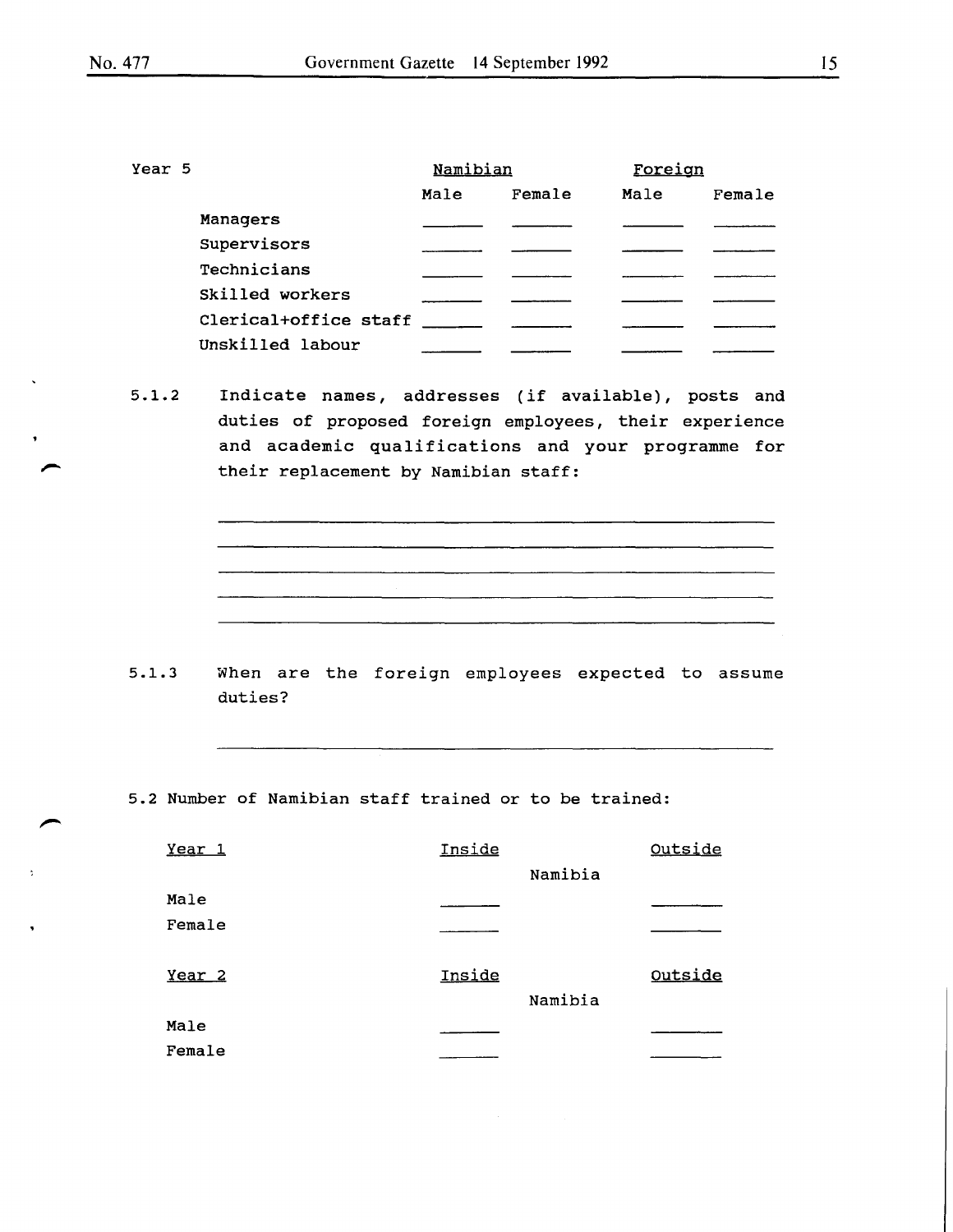| Year <sub>3</sub> | Inside |         | Outside |
|-------------------|--------|---------|---------|
|                   |        | Namibia |         |
| Male              |        |         |         |
| Female            |        |         |         |
| Year <sub>4</sub> | Inside | Namibia | Outside |
| Male              |        |         |         |
| Female            |        |         |         |
| Year 5            | Inside | Namibia | Outside |
| Male              |        |         |         |
| Female            |        |         |         |

#### 6 . INFORMATION ON TECHNOLOGY AND ENVIRONMENT

6.1 Describe, if possible, the technology, patents, etc., to be used, including year and place of registration (if applicable):

.<br>2000 - Andrew Marie Land, amerikansk politiker († 1900)

6.2 Description of production process:

6.3 Wastes and by-products of the process: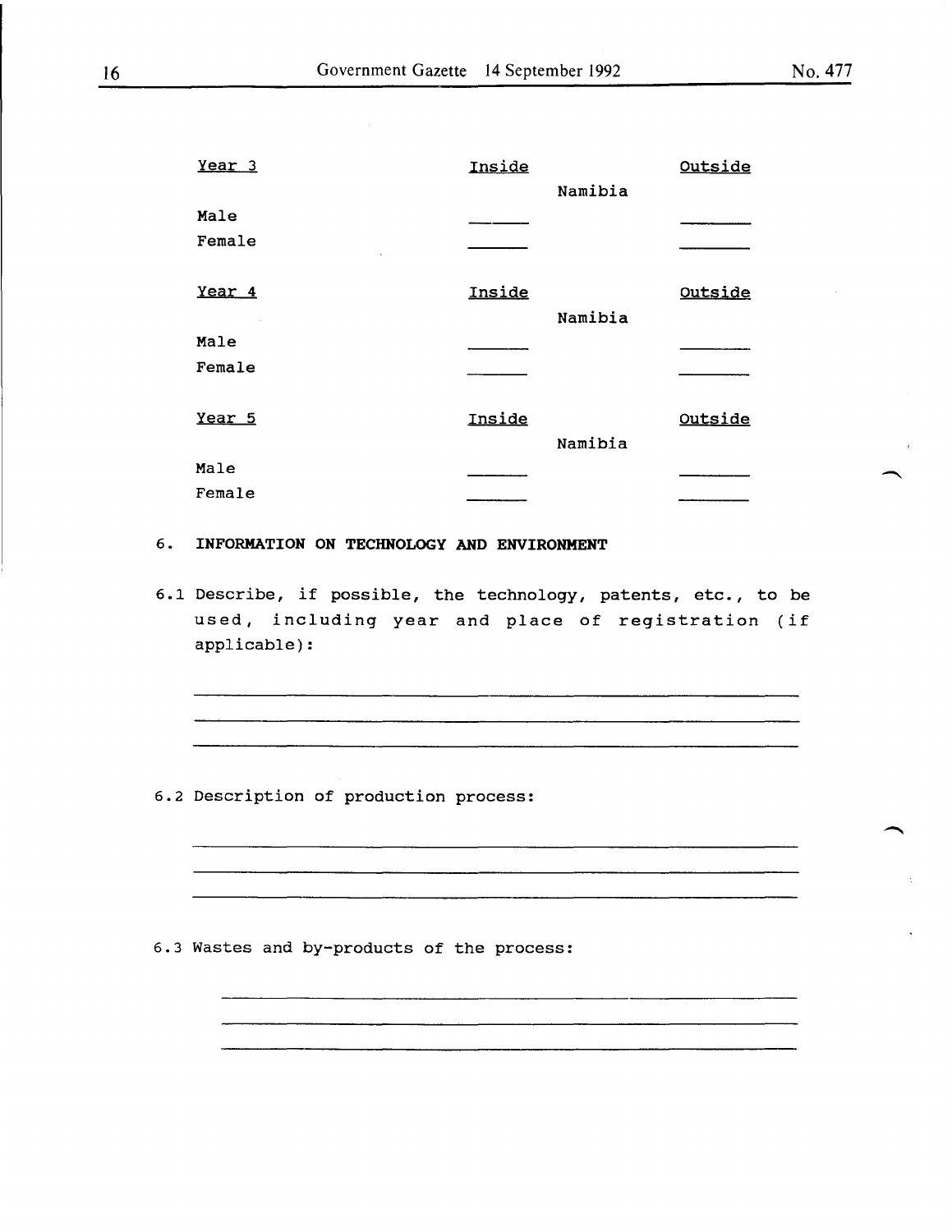6.4 Effects of the production on the environment (e.g. indicate the extent of pollution, effluents and waste and the means of reducing the danger to the environment):

6.5 Steps to be taken to mitigate effects on environment:

#### 7. DEVELOPMENT INFORMATION

7.1 How will this investment contribute to Namibia's economic development?

8. FISCAL AND OTHER INCENTIVES

8.1 Are you applying for or receiving fiscal or other incentives over and above those provided for in the Act?

If yes, please specify: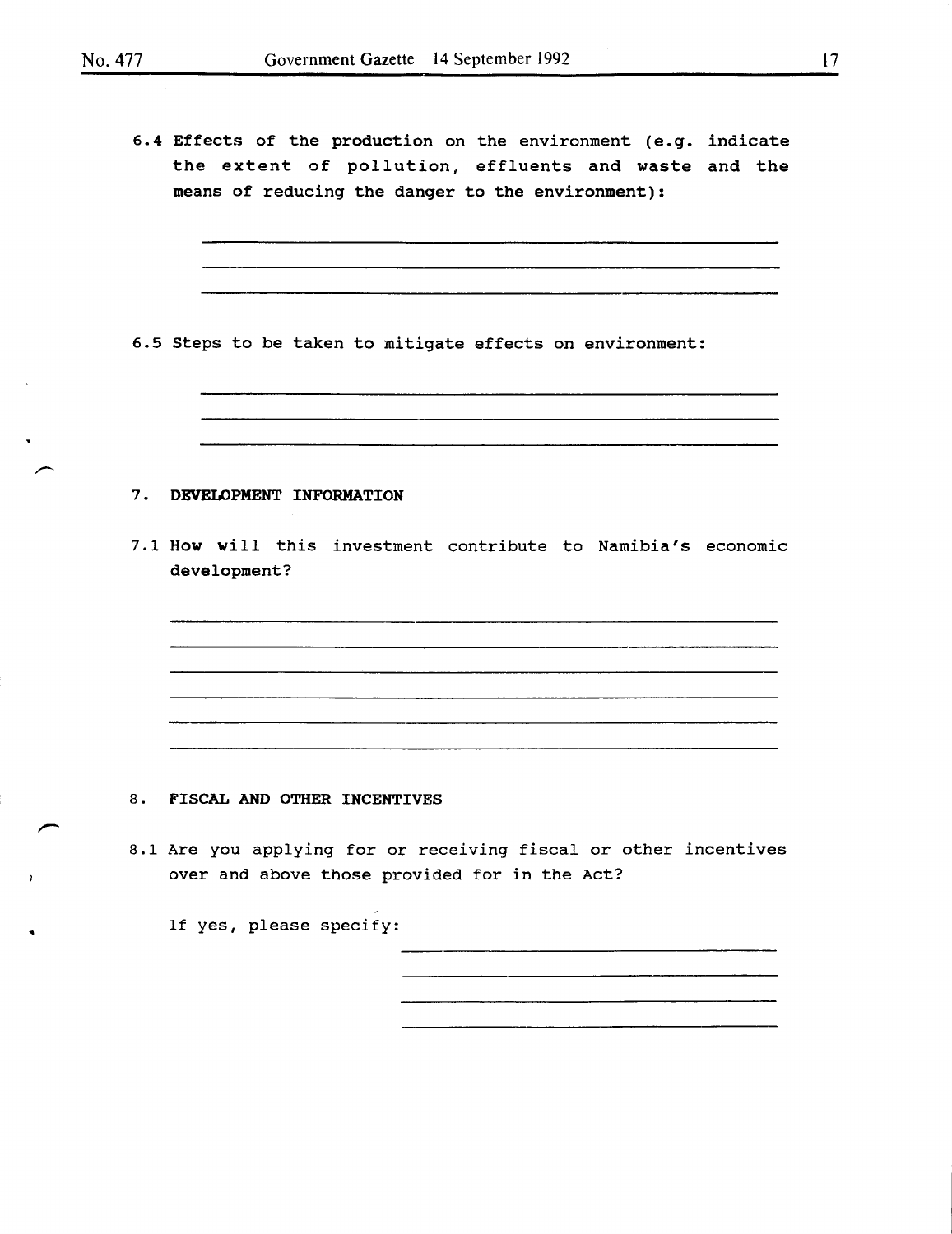| SETTLEMENT OF DISPUTES<br>9.                                                                                                 |                              |  |                             |
|------------------------------------------------------------------------------------------------------------------------------|------------------------------|--|-----------------------------|
| 9.1 Indicate if you wish to elect a dispute settlement procedure<br>as provided in Section 13 of the Foreign Investment Act: |                              |  |                             |
| NO.<br><b>YES</b>                                                                                                            |                              |  |                             |
| If YES, please indicate:                                                                                                     |                              |  |                             |
| Namibian<br>Court of Law                                                                                                     | International<br>Arbitration |  |                             |
| 9.2 If by International Arbitration, please indicate:                                                                        |                              |  |                             |
| UNCITRAL                                                                                                                     |                              |  |                             |
| Other method of settlement                                                                                                   |                              |  |                             |
|                                                                                                                              |                              |  |                             |
| 10. I/We                                                                                                                     |                              |  | in my/our capacity          |
| as                                                                                                                           |                              |  | _ and being duly authorized |

hereto by the Applicant declare that the particulars stated above are true and correct to the best of my/our knowledge and that any estimates given in this Application have been made in good faith and with all due care.

I/We furthermore undertake to provide satisfactory proof of the above particulars on request.

Dated this ..... day of ................. 19...

#### APPLICANT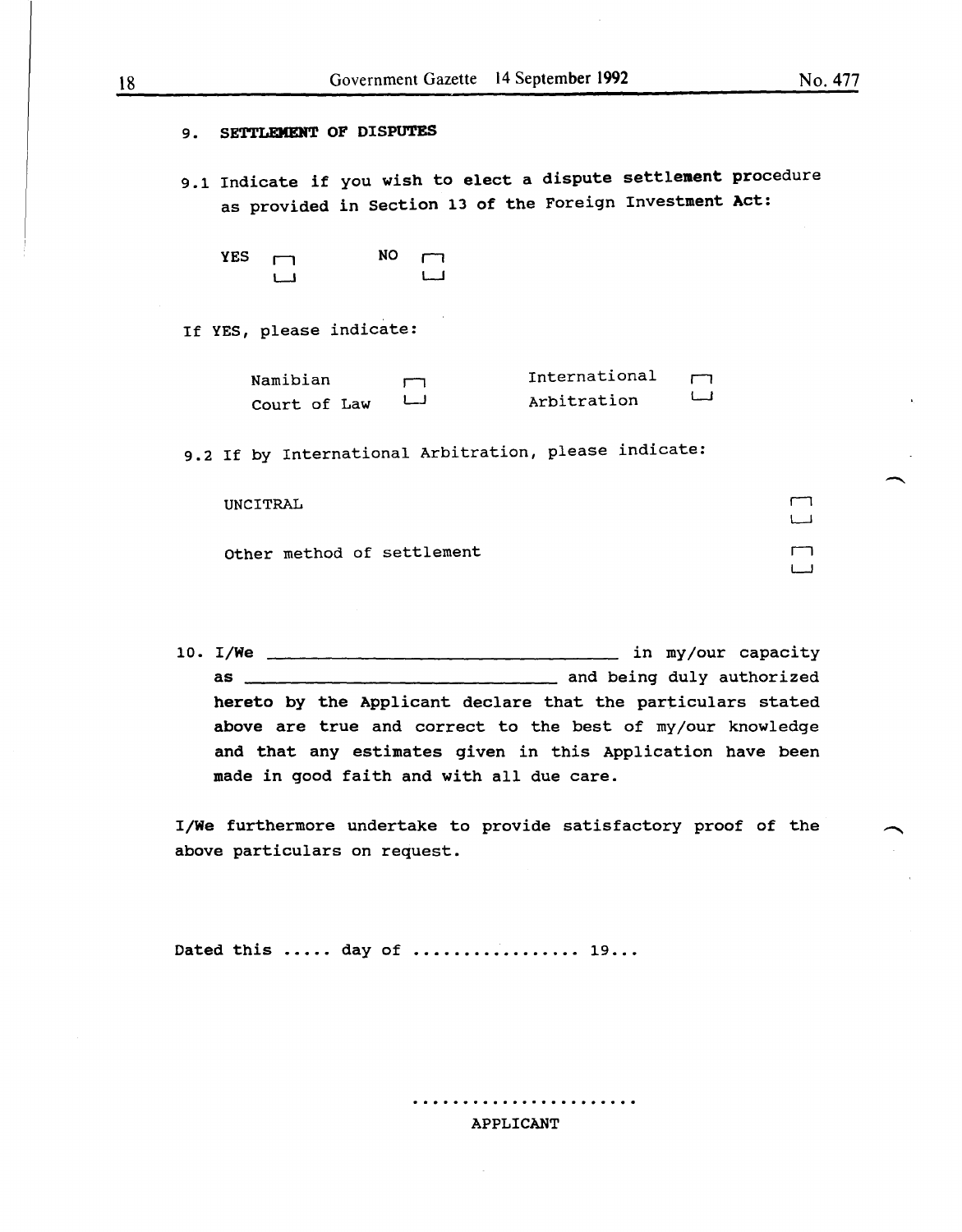## MINISTRY OF TRADE AND INDUSTRY

No. 121 1992

DETERMINATION OF MINIMUM VALUE OF ELIGIBLE INVESTMENT: FOREIGN INVESTMENT ACT, 1990

Under section 5(1) of the Foreign Investment Act, 1990 (Act 27 of 1990) I hereby determine that the minimum value of foreign assets required to constitute an eligible investment under the Act shall be the equivalent (at the date of lodging the relative application for a Certificate of Status Investment) of R500 000.

BEN AMATHILA MINISTER OF TRADE<br>AND INDUSTRY

Windhoek, 27 August 1992

ANNEX B

#### REPUBLIC OF NAMIBIA

#### CERTIFICATE OF STATUS INVESTMENT

#### under the Foreign Investment Act 1990

|                            | 0f                                                          |
|----------------------------|-------------------------------------------------------------|
| (name of foreign investor) | (country of origin)                                         |
| i n                        | in consideration of the eligible investment made/to be made |
| (name of enterprise)       | an enterprise located/ to be<br>located at                  |
|                            | and engaging/about to engage                                |
| (location of undertaking)  | in the business of                                          |
| (nature of undertaking)    | IS HEREBY GRANTED A<br>CERTIFICATE OF STATUS                |
|                            | INVESTMENT.                                                 |